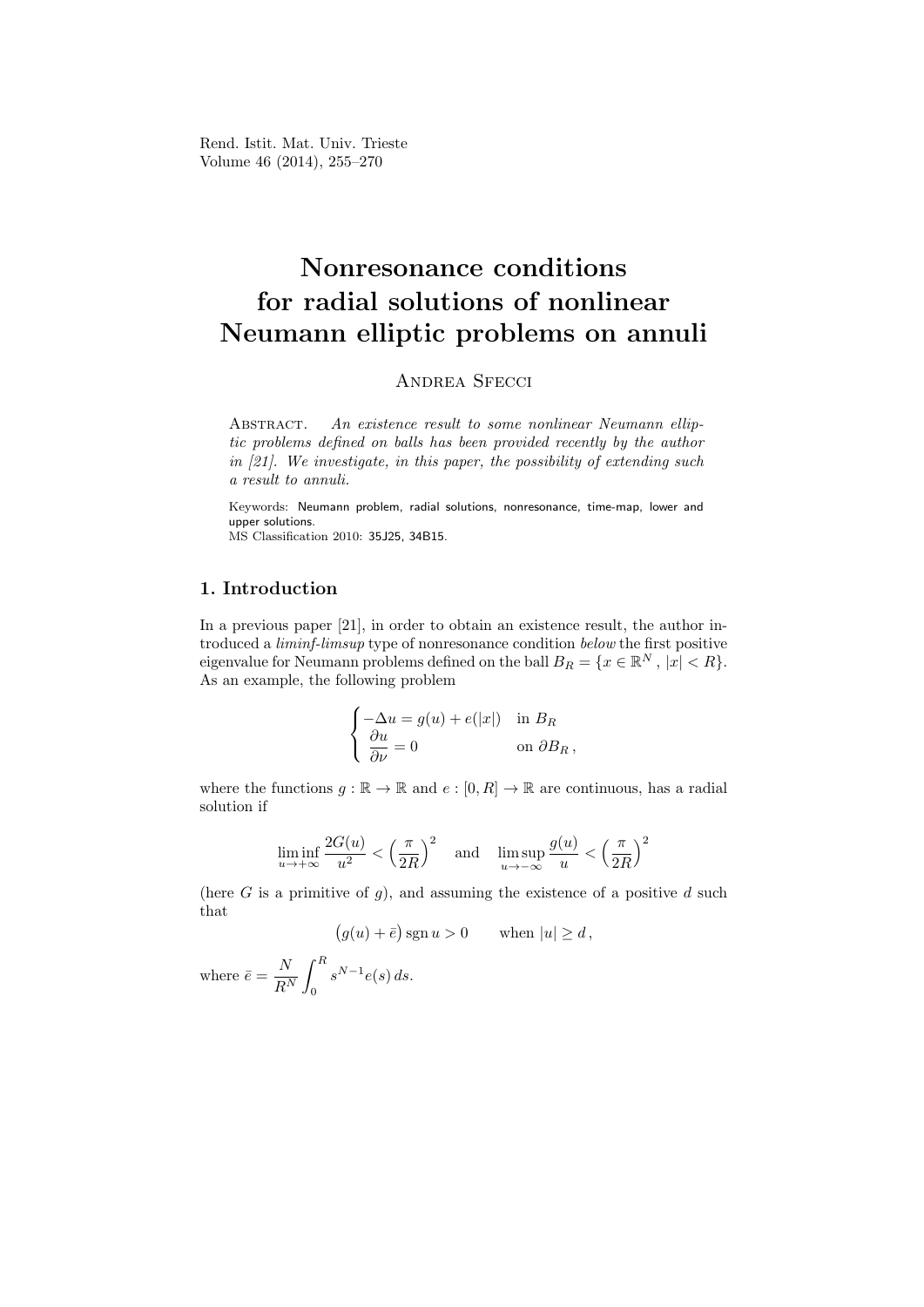In this paper, we treat Neumann problems defined on annuli and, in the spirit of the above quoted paper, we will provide in Theorem 2.2 some sufficient condition for the existence of radial solutions. Moreover, we will provide with Theorem 2.6 a different result in presence of not well-ordered constant upper and lower solutions.

Let us briefly introduce some notations. We denote by  $\mathcal{A}^N(R_1, R_2) \subset \mathbb{R}^N$ , with  $R_2 > R_1 > 0$ , the open annulus of internal radius  $R_1$  and external radius  $R_2$ :

$$
\mathcal{A}^N(R_1,R_2)=B_{R_2}\setminus\overline{B_{R_1}},
$$

where  $B_r \subset \mathbb{R}^N$  is the open ball of radius r centered at the origin. As usual, we denote the boundary of  $\mathcal{A}^N(R_1, R_2)$  with  $\partial \mathcal{A}^N(R_1, R_2)$ , and the euclidean norm with  $|\cdot|$ . The problem we are going to study is of the type

$$
\begin{cases}\n-\Delta u = g(|x|, u) + e(|x|) & \text{in } \mathcal{A}^N(R_1, R_2) \\
\frac{\partial u}{\partial \nu} = 0 & \text{on } \partial \mathcal{A}^N(R_1, R_2),\n\end{cases}
$$

where  $g : [R_1, R_2] \times \mathbb{R} \to \mathbb{R}$  and  $e : [R_1, R_2] \to \mathbb{R}$  are continuous functions.

The spirit of this paper follows the idea presented by Fonda, Gossez and Zanolin in [9]. In that paper, the authors deal with a Dirichlet problem defined in a smooth domain  $\Omega \subset \mathbb{R}^N$  contained in a ball  $B_\rho$  of a certain radius  $\rho$ :

$$
\begin{cases}\n-\Delta u = g(u) + h(x) & \text{in } \Omega \\
u = 0 & \text{on } \partial\Omega.\n\end{cases}
$$

They replace the classical limsup nonresonance condition with respect to the first eigenvalue  $\lambda_1$  provided by Hammerstein in [15],

$$
\limsup_{|u| \to \infty} \frac{2G(u)}{u^2} < \lambda_1,
$$

with a *double liminf* condition like the following one

$$
\liminf_{u \to -\infty} \frac{2G(u)}{u^2} < \frac{\pi^2}{4\rho^2}, \quad \text{and} \quad \liminf_{u \to +\infty} \frac{2G(u)}{u^2} < \frac{\pi^2}{4\rho^2} \tag{1}
$$

(here, again, G is a primitive of g). Notice that, one has  $\pi^2/4\rho^2 < \lambda_1$ , except to the case  $\Omega = (-2\rho, 2\rho) \subset \mathbb{R}$  where the equality holds. Condition (1) has been first introduced in the frame of the one-dimensional Dirichlet problem in  $(-2\rho, 2\rho)$  in [7].

In the case of a Neumann problem, a condition of *liminf* type was studied by Gossez and Omari in [12, 13]. In Neumann problems, a nonresonance condition with respect to the *zero* eigenvalue must be introduced, so that the *liminf*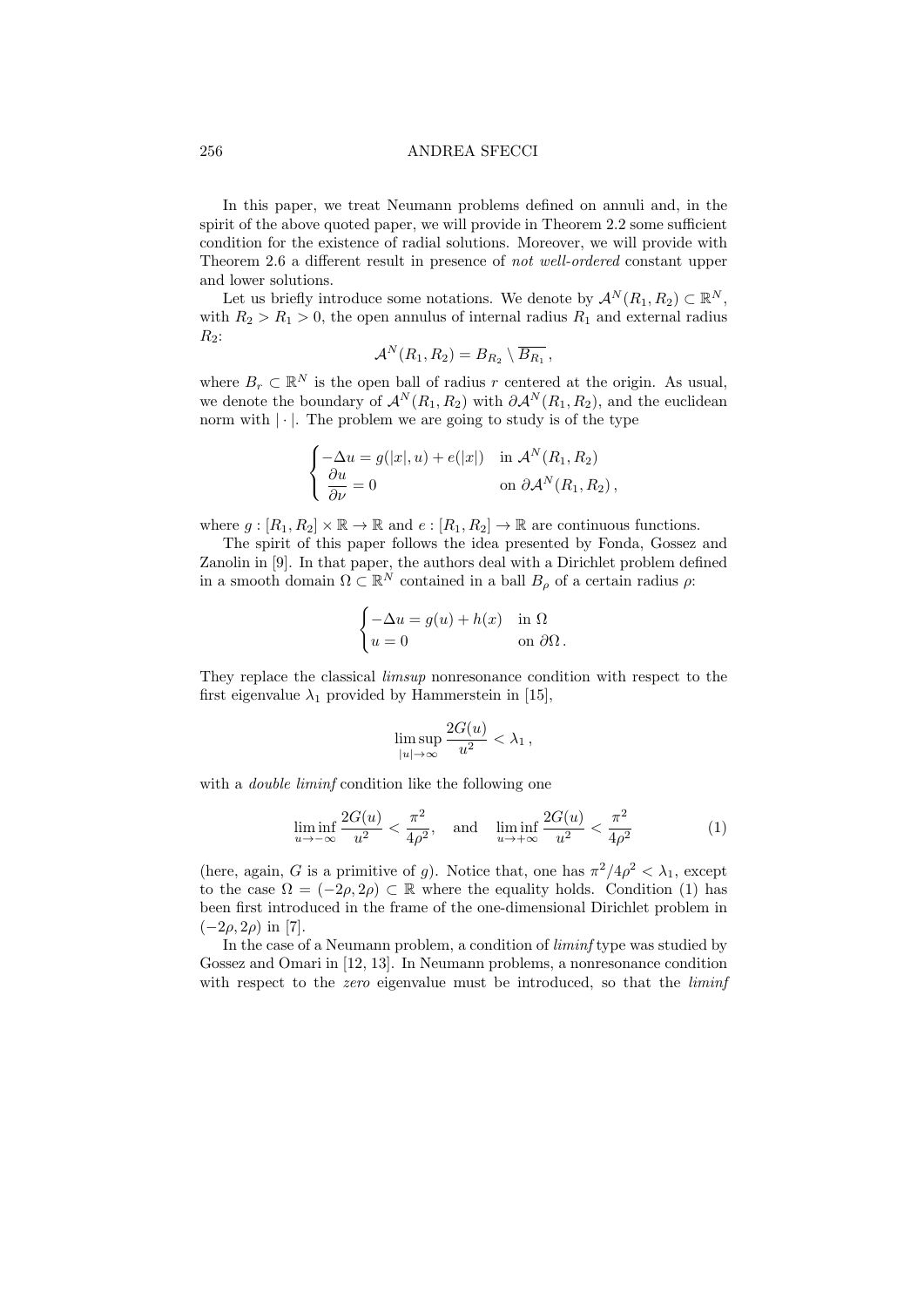condition will be related to the first positive eigenvalue (see also [3, 16] for related problems). Such a situation occurs also when dealing with periodic problems (see for example [8]).

The paper is organized as follows: in Section 2 we will state all the results, the proofs of them are postponed to Section 3.

# 2. Main results

In this paper we are concerned with the following class of problems defined on an annulus  $\mathcal{A}^N(R_1, R_2)$  with  $R_2 > R_1 > 0$ :

$$
\begin{cases}\n-\Delta u = g(|x|, u) + e(|x|) & \text{in } \mathcal{A}^N(R_1, R_2) \\
\frac{\partial u}{\partial \nu} = 0 & \text{on } \partial \mathcal{A}^N(R_1, R_2),\n\end{cases}
$$
\n(2)

where  $g : [R_1, R_2] \times \mathbb{R} \to \mathbb{R}$  and  $e : [R_1, R_2] \to \mathbb{R}$  are continuous functions. In particular, consider a radial solution  $u(x) = v(|x|)$  to (2). Setting  $r = |x|$ , and denoting with  $\prime$  the derivative with respect to  $r$ , we have the equivalent system

$$
\begin{cases}\n-v'' - \frac{N-1}{r}v' = g(r, v) + e(r) & r \in [R_1, R_2] \\
v'(R_1) = 0 = v'(R_2).\n\end{cases}
$$
\n(3)

Notice that the differential equation in (3) does not present a singularity, being  $R_1 > 0$ . The case  $R_1 = 0$  has been treated by the author in [21]. It will be useful to consider the mean value of the function e

$$
\bar{e} = \frac{N}{R_2^N - R_1^N} \int_{R_1}^{R_2} s^{N-1} e(s) \, ds
$$

and  $\tilde{e}(t) = e(t) - \bar{e}$ , so that  $\int_{R_1}^{R_2} s^{N-1} \tilde{e}(s) ds = 0$ .

In the proof of the theorem, we will use the so-called *time-map* function. Let us spend a few words about it. Consider the scalar second order differential equation  $x'' + \psi(x) = 0$ . It is possible to write the associated system in the plane

$$
x' = y, \qquad -y' = \psi(x). \tag{4}
$$

Suppose  $\psi(x)x > 0$  for every  $x \neq 0$ , and consider the primitive  $\Psi(x) =$  $\int_0^x \psi(\xi) d\xi$ . The function

$$
\tau_{\psi}(x) = \text{sgn}(x)\sqrt{2} \int_0^x \frac{d\xi}{\sqrt{\Psi(x) - \Psi(\xi)}},
$$

is defined as the time-map associated to the planar system (4), and gives an estimate of the time between two subsequent zeroes  $t_1$  and  $t_2$  of the function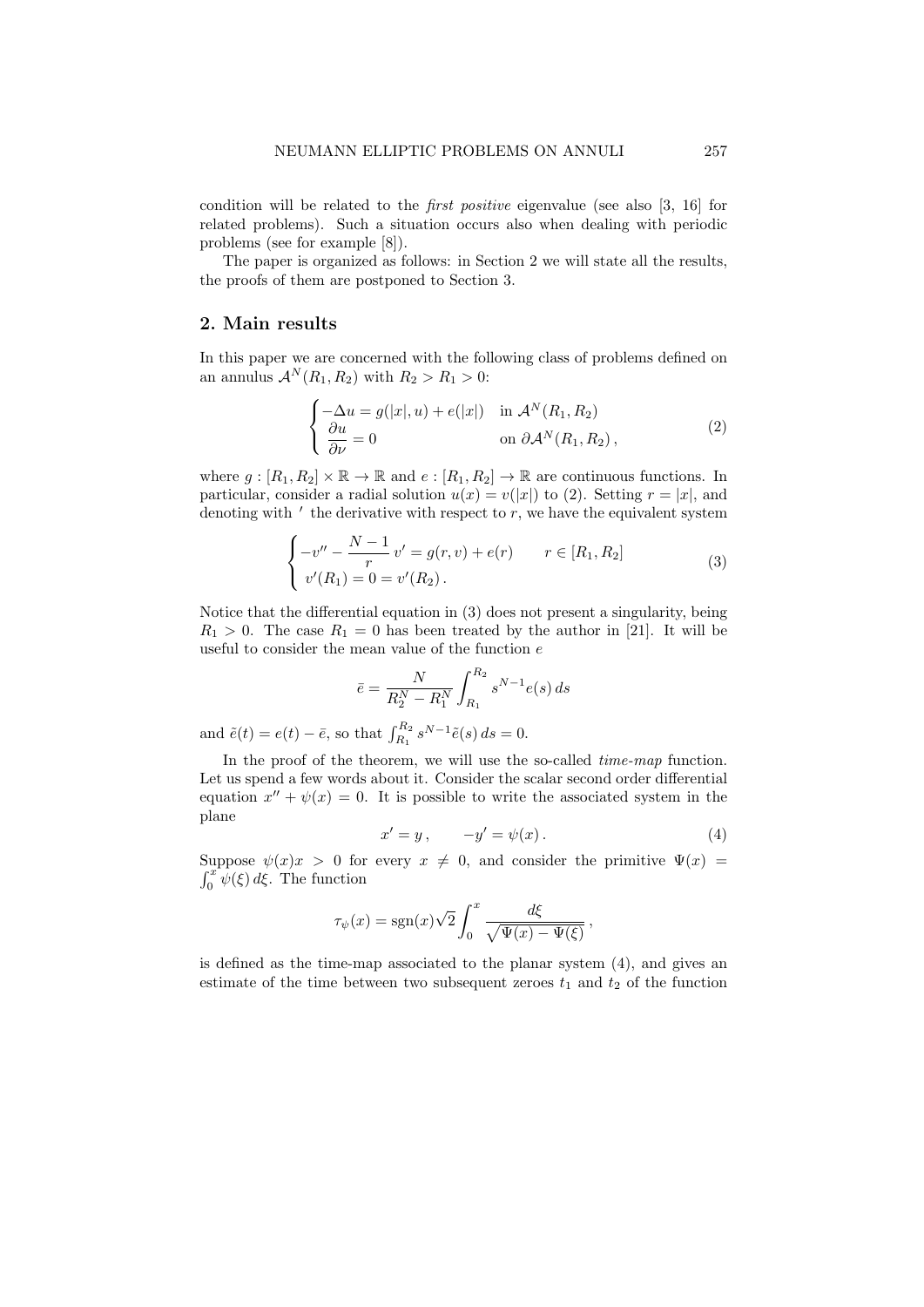$x = x(t)$ . In particular, if the function x reaches its maximum  $x(t_0) = x_M$  at  $t_0 \in (t_1, t_2)$ , then  $t_2 - t_1 = \tau_{\psi}(x_M)$  and  $t_2 - t_0 = t_0 - t_1 = \tau_{\psi}(x_M)/2$ . See, e.g., [6, 11, 18, 19] for details and their applications to periodic scalar problems.

In view of this, let us define the half-valued time-map

$$
\mathcal{T}_{\psi}(x) = \text{sgn}(x) \frac{1}{\sqrt{2}} \int_0^x \frac{d\xi}{\sqrt{\Psi(x) - \Psi(\xi)}},
$$

and the following limits

$$
\mathcal{T}_{\psi}^{\pm} = \limsup_{x \to \pm \infty} \mathcal{T}_{\psi}(x), \qquad \mathcal{T}_{\pm}^{\psi} = \liminf_{x \to \pm \infty} \mathcal{T}_{\psi}(x).
$$

In [11], Fonda and Zanolin provided some estimates on these values, some of which we collect in the following proposition.

PROPOSITION 2.1 ([11]). Assume that  $\psi$  is a continuous function, with primitive  $\Psi$ , and  $\ell_+$ ,  $\ell_-$  are positive constants. If  $\psi$  satisfies at  $+\infty$  or  $-\infty$  some of the following limits on the left, then the correspondent estimate on the right holds.  $2\Pi(\omega)$ 

$$
\liminf_{x \to \pm \infty} \frac{2\Psi(x)}{x^2} \le \ell_{\pm} \quad \Rightarrow \quad \mathcal{T}_{\psi}^{\pm} \ge \frac{\pi}{2\sqrt{\ell_{\pm}}},
$$
\n
$$
\limsup_{x \to \pm \infty} \frac{\psi(x)}{x} \le \ell_{\pm} \quad \Rightarrow \quad \mathcal{T}_{\pm}^{\psi} \ge \frac{\pi}{2\sqrt{\ell_{\pm}}},
$$
\n
$$
\exists \lim_{x \to \pm \infty} \frac{2\Psi(x)}{x^2} \le \ell_{\pm} \quad \Rightarrow \quad \mathcal{T}_{\pm}^{\psi} \ge \frac{\pi}{2\sqrt{\ell_{\pm}}}.
$$

We can now state our main result.

THEOREM 2.2. Assume the existence of a continuous function  $\phi : \mathbb{R} \to \mathbb{R}$ , and of a constant  $d > 0$  such that

$$
-\bar{e} < g(r, v) \le \phi(v) \qquad \text{for every } r \in [R_1, R_2] \text{ and every } v \ge d, \tag{5}
$$

$$
\phi(v) \le g(r, v) < -\bar{e} \qquad \text{for every } r \in [R_1, R_2] \text{ and every } v \le -d. \tag{6}
$$

Moreover assume the existence of a constant  $\eta > 0$  such that

$$
\phi(v)v \ge \eta v^2 \qquad \text{for every } |v| \ge d. \tag{7}
$$

Suppose that the function  $\mathcal{T}_{\phi}$  is well-defined for  $|v| > d$  and its limits satisfy either

$$
\mathcal{T}_{\phi}^{+} > R_{2} - R_{1} \quad \text{and} \quad \mathcal{T}_{-}^{\phi} > R_{2} - R_{1} \,, \tag{8}
$$

or

$$
\mathcal{T}^{\phi}_{+} > R_{2} - R_{1} \quad \text{and} \quad \mathcal{T}^{-}_{\phi} > R_{2} - R_{1} \,. \tag{9}
$$

Then (2) has at least one radial solution.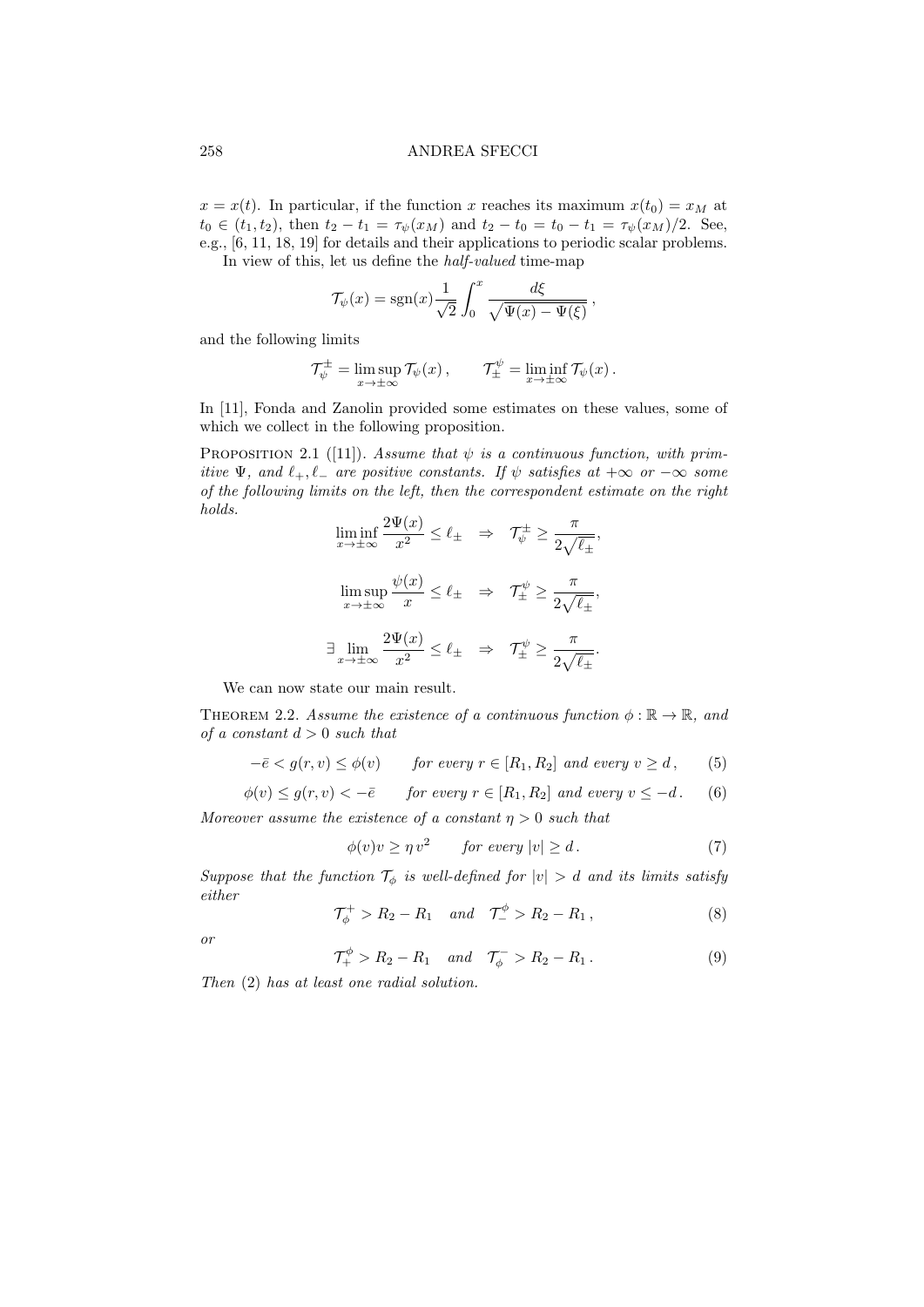REMARK 2.3. Assuming (5) and (6) we implicitly have that the function  $\mathcal{T}_{\phi} =$  $\mathcal{T}_{\phi}(v)$  is well-defined for v large enough. The assumptions of the theorem require only that the value  $d$  is chosen large enough to guarantee that the domain of  $\mathcal{T}_{\phi}$  contains the set  $(-\infty, -d) \cup (d, +\infty)$ .

We will prove this theorem in Section 3.1. We will give now, as an example of application, some possible corollaries to Theorem 2.2 using the estimates in Proposition 2.1. In order to simplify the statement, in the setting of problem  $(2)$ , we assume g not depending by x.

COROLLARY 2.4. Let be  $g(|x|, u) = g(u)$  with primitive G. Assume

$$
\liminf_{u \to +\infty} \frac{2G(u)}{u^2} < \left(\frac{\pi}{2(R_2 - R_1)}\right)^2 \quad \text{and} \quad \limsup_{u \to -\infty} \frac{g(u)}{u} < \left(\frac{\pi}{2(R_2 - R_1)}\right)^2
$$

and that there exists  $d > 0$  such that

 $(g(u) + \overline{e})$  sgn  $u > 0$  when  $|u| > d$ .

Then, problem (2) has at least one radial solution.

COROLLARY 2.5. Let be  $g(|x|, u) = g(u)$  with primitive G. Assume

$$
\liminf_{u \to +\infty} \frac{2G(u)}{u^2} < \left(\frac{\pi}{2(R_2 - R_1)}\right)^2 \quad \text{and} \quad \exists \lim_{u \to -\infty} \frac{2G(u)}{u^2} < \left(\frac{\pi}{2(R_2 - R_1)}\right)^2
$$

and that there exists  $d > 0$  such that

$$
(g(u) + \bar{e})
$$
sgn  $u > 0$  when  $|u| > d$ .

Then, problem (2) has at least one radial solution.

The proof is obtained by defining, for  $\eta > 0$  sufficiently small, the function

$$
\phi(v) = \begin{cases} \max\{g(v), \eta v\} & \text{if } v \ge d \\ \min\{g(v), \eta v\} & \text{if } v \le -d, \end{cases}
$$
\n(10)

enlarging d if necessary, and extending its domain to the whole R.

Another existence result can be obtained assuming the existence of constant lower and upper solutions which are not *well-ordered*, as the following theorem states. For further results on non-well-ordered lower and upper solutions, see, e.g., [1, 5, 10, 14, 17].

THEOREM 2.6. Assume the existence of a continuous function  $\phi : \mathbb{R} \to \mathbb{R}$  and of some positive constants  $d, \chi, \eta$  such that

$$
-\chi < g(r, v) \le \phi(v) \quad for \ every \ r \in [R_1, R_2] \ and \ every \ v \ge d,
$$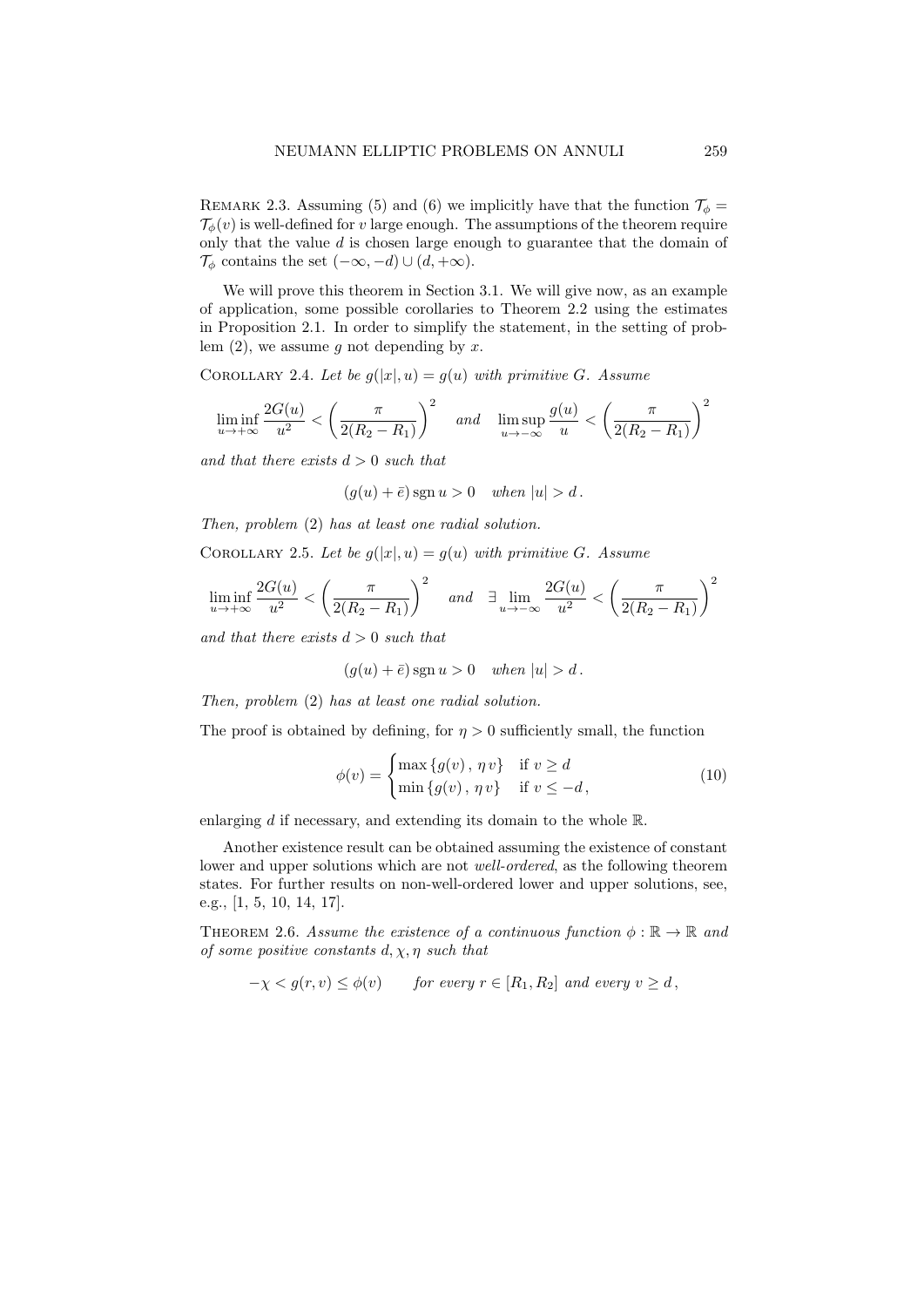$$
\phi(v) \le g(r, v) < \chi \qquad \text{for every } r \in [R_1, R_2] \text{ and every } v \le -d,
$$
\n
$$
\phi(v)v \ge \eta v^2 \qquad \text{for every } |v| \ge d.
$$

Moreover, assume that there exist some constants  $\beta < \alpha$  such that

$$
g(r, \beta) + e(r) < 0 < g(r, \alpha) + e(r)
$$
, for every  $r \in [R_1, R_2]$ . (11)

Suppose that the function  $\mathcal{T}_{\phi}$  is well-defined for  $|v| > d$  and its limits satisfy either

$$
\mathcal{T}_{\phi}^{+} > R_{2} - R_{1} \quad and \quad \mathcal{T}_{-}^{\phi} > R_{2} - R_{1} ,
$$

or

$$
\mathcal{T}^{\phi}_+ > R_2 - R_1 \quad and \quad \mathcal{T}^-_{\phi} > R_2 - R_1.
$$

Then (2) has at least one radial solution.

Such a statement has been inspired by a result obtained by Gossez and Omari in [12], and the following results follow as a direct consequence of the previous theorem. We will refer also to [13] for comparison.

THEOREM 2.7. Assume g to be a continuous function, with primitive  $G$ , such that

$$
\liminf_{u \to +\infty} \frac{2G(u)}{u^2} < \left(\frac{\pi}{2(R_2 - R_1)}\right)^2 \quad \text{and} \quad \limsup_{u \to -\infty} \frac{g(u)}{u} < \left(\frac{\pi}{2(R_2 - R_1)}\right)^2.
$$

Then,

$$
\begin{cases}\n-\Delta u = g(u) + e(|x|) & \text{in } \mathcal{A}^N(R_1, R_2) \\
\frac{\partial u}{\partial \nu} = 0 & \text{on } \partial \mathcal{A}^N(R_1, R_2),\n\end{cases}
$$

has a solution for every continuous function e if and only if  $g(\mathbb{R}) = \mathbb{R}$ .

THEOREM 2.8. Assume q to be a continuous function, with primitive  $G$ , such that

$$
\liminf_{u \to +\infty} \frac{2G(u)}{u^2} < \left(\frac{\pi}{2(R_2 - R_1)}\right)^2 \quad \text{and} \quad \exists \lim_{u \to -\infty} \frac{2G(u)}{u^2} < \left(\frac{\pi}{2(R_2 - R_1)}\right)^2.
$$

Then,

$$
\begin{cases}\n-\Delta u = g(u) + e(|x|) & \text{in } \mathcal{A}^N(R_1, R_2) \\
\frac{\partial u}{\partial \nu} = 0 & \text{on } \partial \mathcal{A}^N(R_1, R_2)\n\end{cases}
$$

has a solution for every continuous function e if and only if  $g(\mathbb{R}) = \mathbb{R}$ .

For comparison, let us quote here a possible application of [13, Theorem 1.1]. The quoted theorem is a more general application to asymmetric nonlinearities.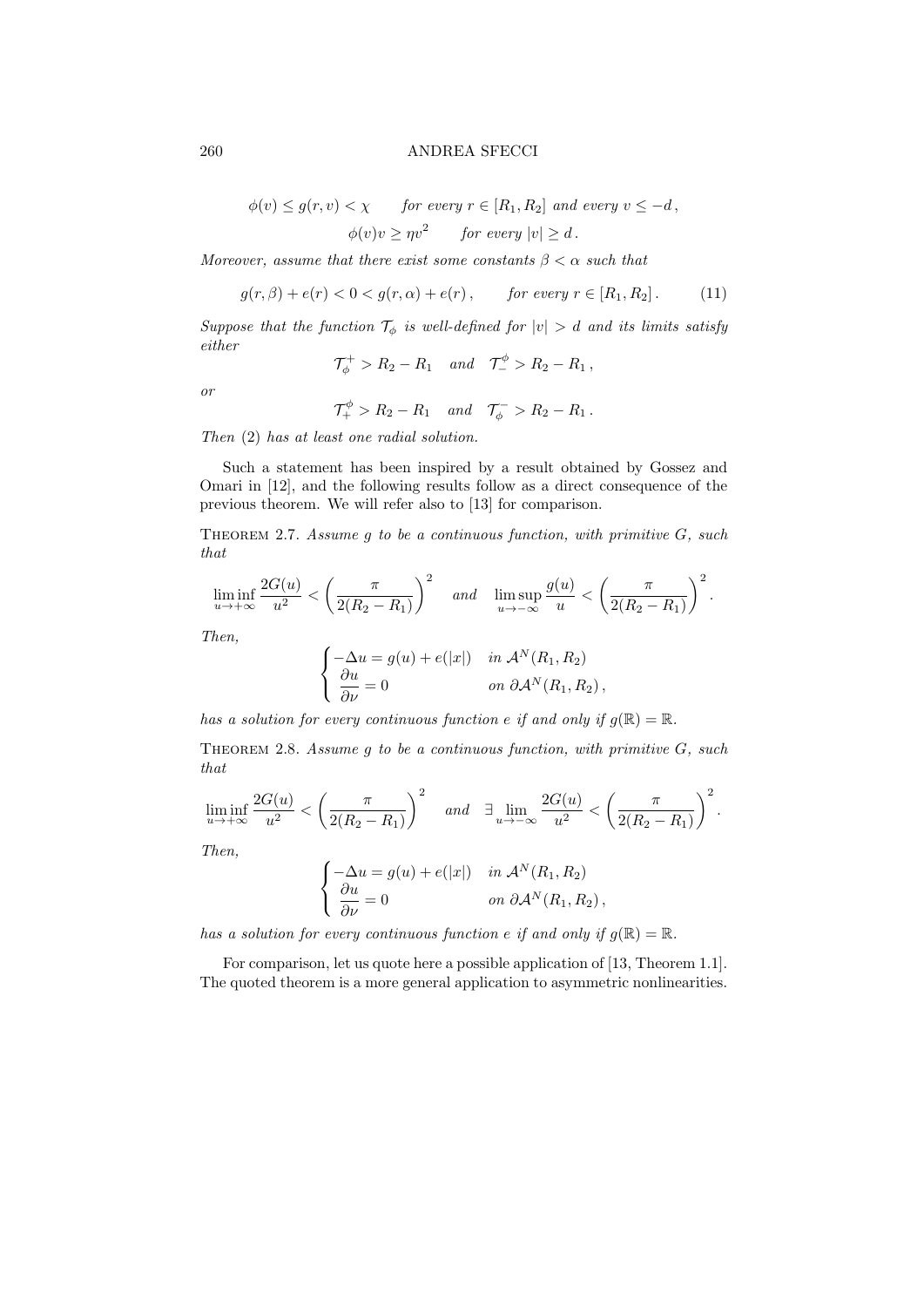THEOREM 2.9 ([13]). Let  $\lambda_2$  be the second eigenvalue of  $-\Delta$  on  $\mathcal{A}^N(R_1, R_2)$ with Neumann boundary condition. Assume g to be a continuous function, with primitive G, such that

> $\limsup_{u\to+\infty}$  $g(u)$  $\frac{du}{u} \leq \lambda_2$  and  $\limsup_{u \to -\infty}$  $g(u)$  $\frac{u}{u} \leq \lambda_2$

with moreover  $\liminf_{u \to +\infty}$  $2G(u)$  $\frac{\partial u}{\partial u^2} < \lambda_2$ . Then,

$$
\begin{cases}\n-\Delta u = g(u) + e(x) & \text{in } \mathcal{A}^N(R_1, R_2) \\
\frac{\partial u}{\partial \nu} = 0 & \text{on } \partial \mathcal{A}^N(R_1, R_2),\n\end{cases}
$$

has a solution for every continuous function e if and only if  $g(\mathbb{R}) = \mathbb{R}$ .

Notice that Theorem 2.7 does not require any limsup type of condition at  $+\infty$ , but it requires that all the limits are *below* the second eigenvalue.

REMARK 2.10. It is known that the Fučik spectrum for the radial elliptic Neumann problem on an annulus presents two monotone curves departing from the point  $(\lambda_2, \lambda_2)$ , where  $\lambda_2$  is the first positive eigenvalue (cf. [2, 20]). Such curves have two different asymptotes, call  $a > 0$  the smaller one. A natural question arises about the order of a and of the constants  $k = \frac{\pi^2}{4(R_0 - 1)}$  $\frac{\pi^2}{4(R_2-R_1)^2}$  involved in the previous theorems. The value  $a$  is strictly related to the zeroes of Bessel functions of index  $\nu$  and  $\nu + 1 = N/2$  and also, in particular, to the choice of  $R_1$  and  $R_2$ . It is possible to find suitable values for them thus obtaining both the cases  $a < k$  and  $a > k$ , so that the *liminf* condition in Corollary 2.4 and Theorem 2.7 is sometimes not necessary, but it is hard to verify if this situation occurs when  $R_1$  and  $R_2$  are arbitrarily fixed.

Remark 2.11. Similar results can be obtained by assuming the existence of non-constant lower and upper solutions which are not well-ordered, following the main ideas of the paper by Alif and Omari [1]. We do not enter in such details for briefness.

Remark 2.12. Several other theorems can be formulated using the estimates in Proposition 2.1 and the other ones contained in [11]. As a trivial example, the asymptotic behaviour of the nonlinearities at  $+\infty$  and  $-\infty$  can be switched in all the previous theorems. For briefness we do not enter in such details.

## 3. Proofs

# 3.1. Proof of Theorem 2.2

We will prove the theorem under assumption  $(8)$ . The proof of the other case is specular.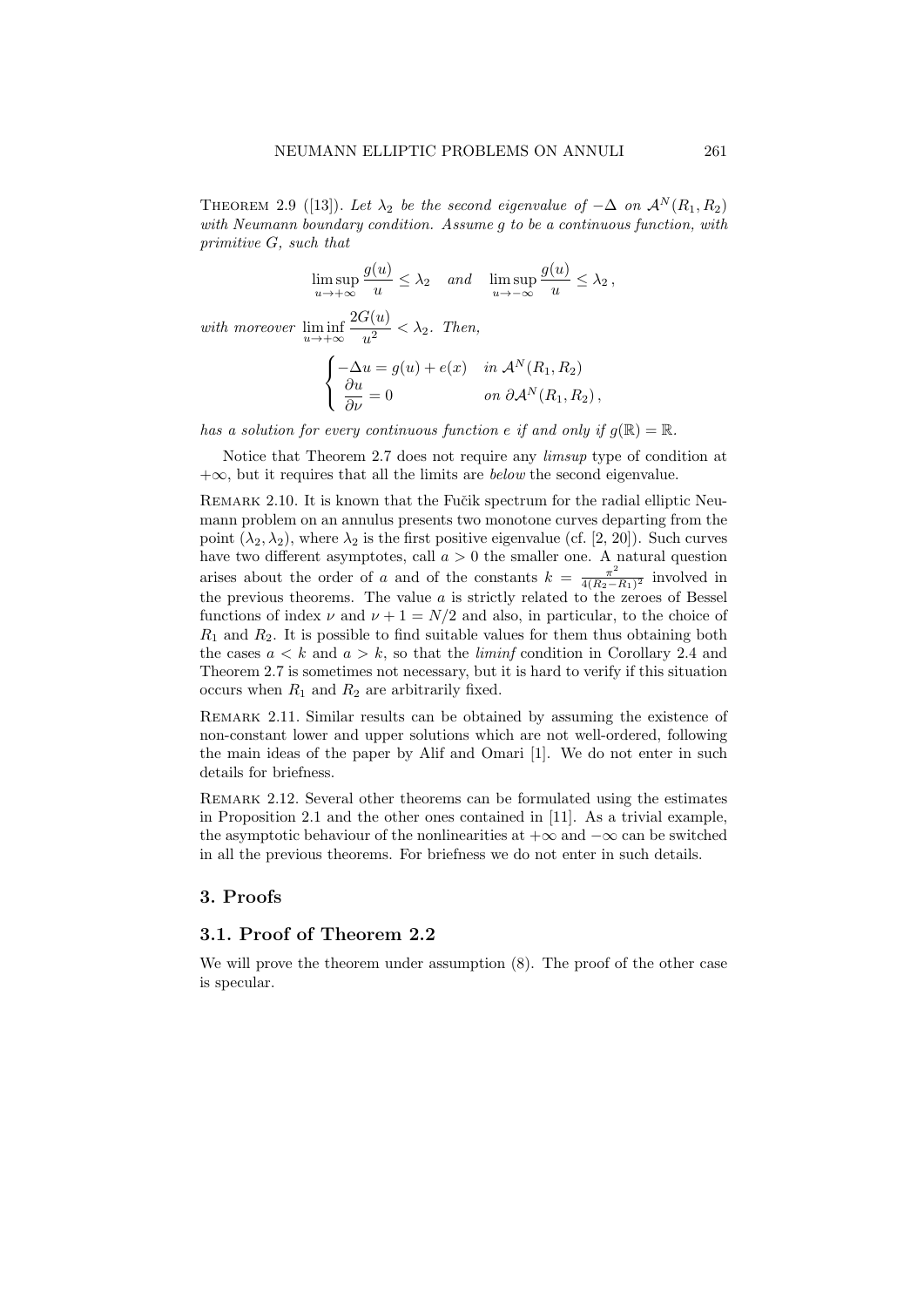Define the function  $T: (-\infty, -d] \cup [d, +\infty) \to \mathbb{R}$  as

$$
T(v) = \frac{1}{\sqrt{2}} \int_{d}^{v} \frac{d\xi}{\sqrt{\Phi(v) - \Phi(\xi) + ||e||_{\infty}(v - \xi)}}, \quad \text{for } v \ge d,
$$
  

$$
T(v) = \frac{1}{\sqrt{2}} \int_{v}^{-d} \frac{d\xi}{\sqrt{\Phi(v) - \Phi(\xi) - ||e||_{\infty}(v - \xi)}}, \quad \text{for } v \le -d.
$$

The following proposition was proved in [21, Lemma 3.1].

PROPOSITION 3.1. For every  $\epsilon > 0$  there exists  $v_{\epsilon} > d$  such that the following inequalities hold

$$
T(v) \leq \mathcal{T}_{\phi}(v) \leq (1+\epsilon) T(v) + \epsilon,
$$

for every v with  $|v| > v_{\epsilon}$ .

By (8), it is possible to find a sufficiently small  $\epsilon > 0$  such that there exist an increasing sequence of positive real values  $(\omega_n)_n$ , with  $\lim_n \omega_n = +\infty$ , and  $\bar{\omega} > 0$  with the following property:

$$
\mathcal{T}_{\phi}(\omega_n) > (R_2 - R_1)(1 + \epsilon) + \epsilon \quad \text{for every } n \in \mathbb{N},
$$
  

$$
\mathcal{T}_{\phi}(v) > (R_2 - R_1)(1 + \epsilon) + \epsilon \quad \text{for every } v < -\bar{\omega}.
$$

We can assume  $\bar{\omega}$  and  $\omega_0$  to be greater than  $d+1$  and  $v_{\epsilon}$ , where  $v_{\epsilon}$  is given by Proposition 3.1, thus permitting to have the following estimates

$$
T(\omega_n) \ge \frac{\mathcal{T}_{\phi}(\omega_n) - \epsilon}{1 + \epsilon} > R_2 - R_1 \quad \text{for every } n \in \mathbb{N},
$$
 (12)

$$
T(v) \ge \frac{\mathcal{T}_{\phi}(v) - \epsilon}{1 + \epsilon} > R_2 - R_1 \quad \text{for every } v < -\bar{\omega}.
$$
 (13)

We introduce the following family of problems, for  $\lambda \in [0,1]$ ,

$$
\begin{cases}\n-v'' - \frac{N-1}{r}v' = \lambda(g(r, v) + e(r)) + (1 - \lambda)\eta v, & r \in [R_1, R_2], \\
v'(R_1) = 0 = v'(R_2),\n\end{cases}
$$
\n(14)

where  $\eta$  was introduced in (7). We define the following sets

$$
C_N^k = \{ v \in C^k([R_1, R_2]) : v'(R_1) = 0 = v'(R_2) \}, \quad k = 1, 2.
$$

It is not restrictive to assume that the constant  $\eta$  introduced in (7) is smaller than the first positive eigenvalue, so to have the existence of a unique solution of the problem

$$
\begin{cases}\n-v'' - \frac{N-1}{r}v' = \eta v + f(r), & r \in [R_1, R_2], \\
v'(R_1) = 0 = v'(R_2),\n\end{cases}
$$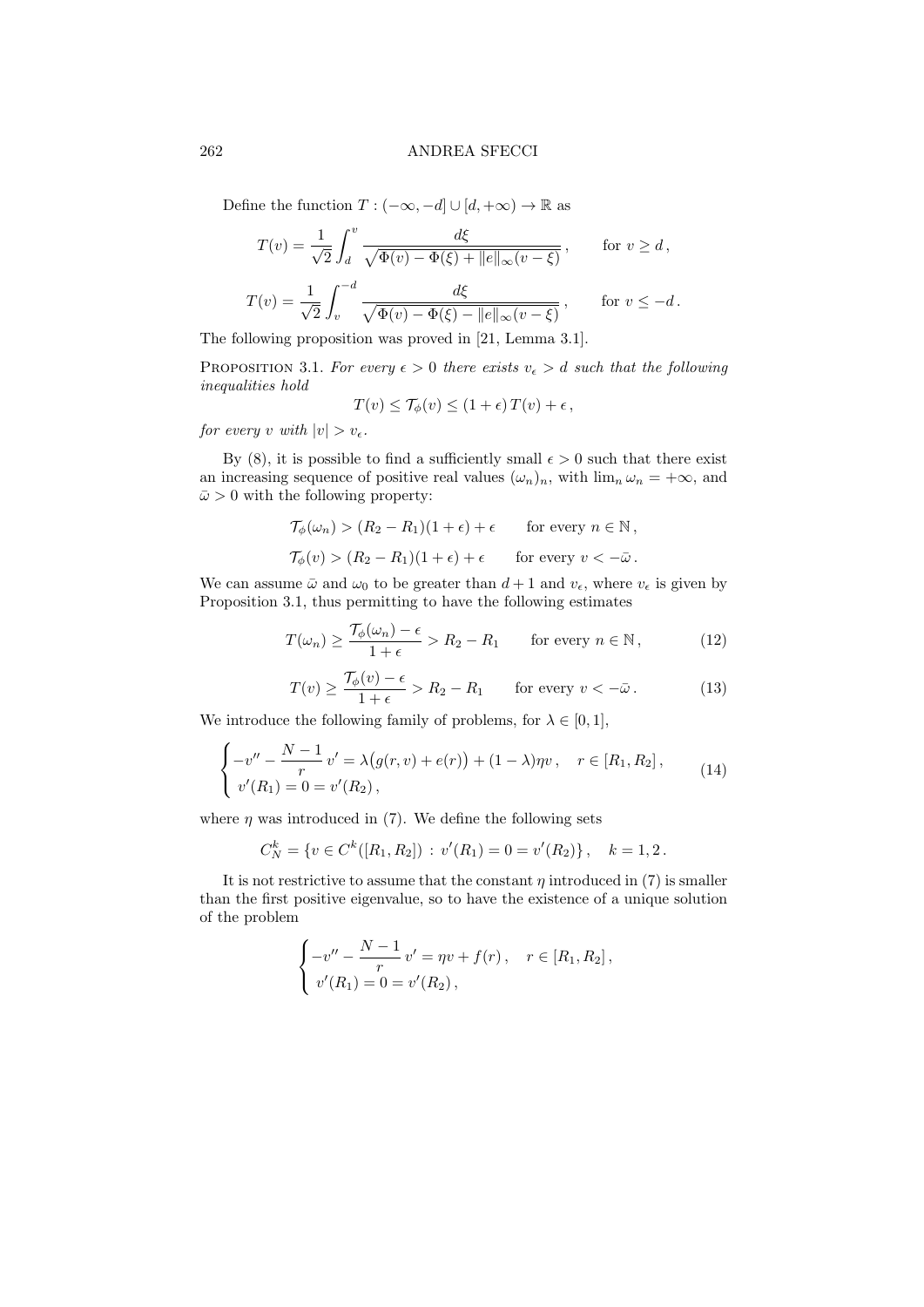for every continuous function f. Call  $T: C^0 \to C^1_N$  the operator that sends the continuous function  $f$  to the unique solution  $v$ . Then (14) is equivalent to the fixed point problem

$$
v = \mathcal{G}_{\lambda}(v) := \lambda T(-\eta v + g(r, v) + e(r)).
$$

where  $\mathcal{G}_{\lambda}: C^1_N \to C^1_N$  is a completely continuous operator. Moreover, any fixed point of  $\mathcal{G}_{\lambda}$  is a function belonging to  $C_N^2$  and  $d_{LS}(I - \mathcal{G}_0, \Omega, 0) = 1$  for every open bounded set  $\Omega \subset C_N^1$  such that  $0 \in \Omega$ . Hence, by Leray-Schauder degree theory, it will be sufficient to find an open bounded set  $\Omega \subset C_N^1$ , containing 0, such that there are no solutions of (14) on  $\partial\Omega$ , for every  $\lambda \in [0,1]$ , in order to prove the existence of a solution of (3).

We are going to prove the existence of such a set, looking for some positive constants A, B, M defining  $\Omega$  as follows:

$$
\Omega = \{ v \in C_N^1 : -A < v(r) < B \text{ and } |v'(r)| < M \text{, } \forall r \in [R_1, R_2] \}. \tag{15}
$$

First of all, we show now that all the solutions of  $(14)$  cannot *remain large* because of assumptions (5) and (6). We will prove the following claim.

CLAIM. Every solution v of (14) satisfies  $|v(r)| < d$  for some  $r \in [R_1, R_2]$ .

Consider a solution v of (14) such that  $v(r) > d$  for every  $r \in [R_1, R_2]$ . It satisfies also the following differential equation for every  $r \in [R_1, R_2]$ :

$$
\frac{d}{dr}\left(r^{N-1}v'(r)\right) = -r^{N-1}\left[\lambda\big(g(r,v(r)) + e(r)\big) + (1-\lambda)\eta v(r)\right].\tag{16}
$$

Integrating it in the interval  $[R_1, R_2]$ , we get

$$
0 = -\int_{R_1}^{R_2} r^{N-1} \left[ \lambda \big( g(r, v(r)) + \bar{e} \big) + (1 - \lambda) \eta v(r) \right] dr.
$$

Notice that, by (5), the integral must be negative, providing a contradiction. A similar computation proves also the impossibility of having a solution  $v$  of  $(14)$ such that  $v(r) < -d$  for every  $r \in [R_1, R_2]$ . We have so proved the claim.

The proof of Theorem 2.2 consists of three steps: in each one we provide one of the needed constants A, B, M which appear in (15).

 $\triangleright$  Step 1 (Find the constant B). The positive constant B can be chosen in the set of the values of the previously introduced sequence  $(\omega_n)_n$ , taking n sufficiently large. In fact, suppose by contradiction that there exist a sequence  $(\lambda_n)_n$ , with  $\lambda_n \in [0,1]$  for every n, a subsequence of  $(\omega_n)_n$ , still denoted  $(\omega_n)_n$ , and a sequence of solutions  $v_n$  to (14), with  $\lambda = \lambda_n$ , such that  $\max_{[R_1,R_2]} v_n =$  $\omega_n$ . The maximum is reached at the instant

$$
r_M^n = \max\{r \in [R_1, R_2] : v_n(r) = \omega_n\}.
$$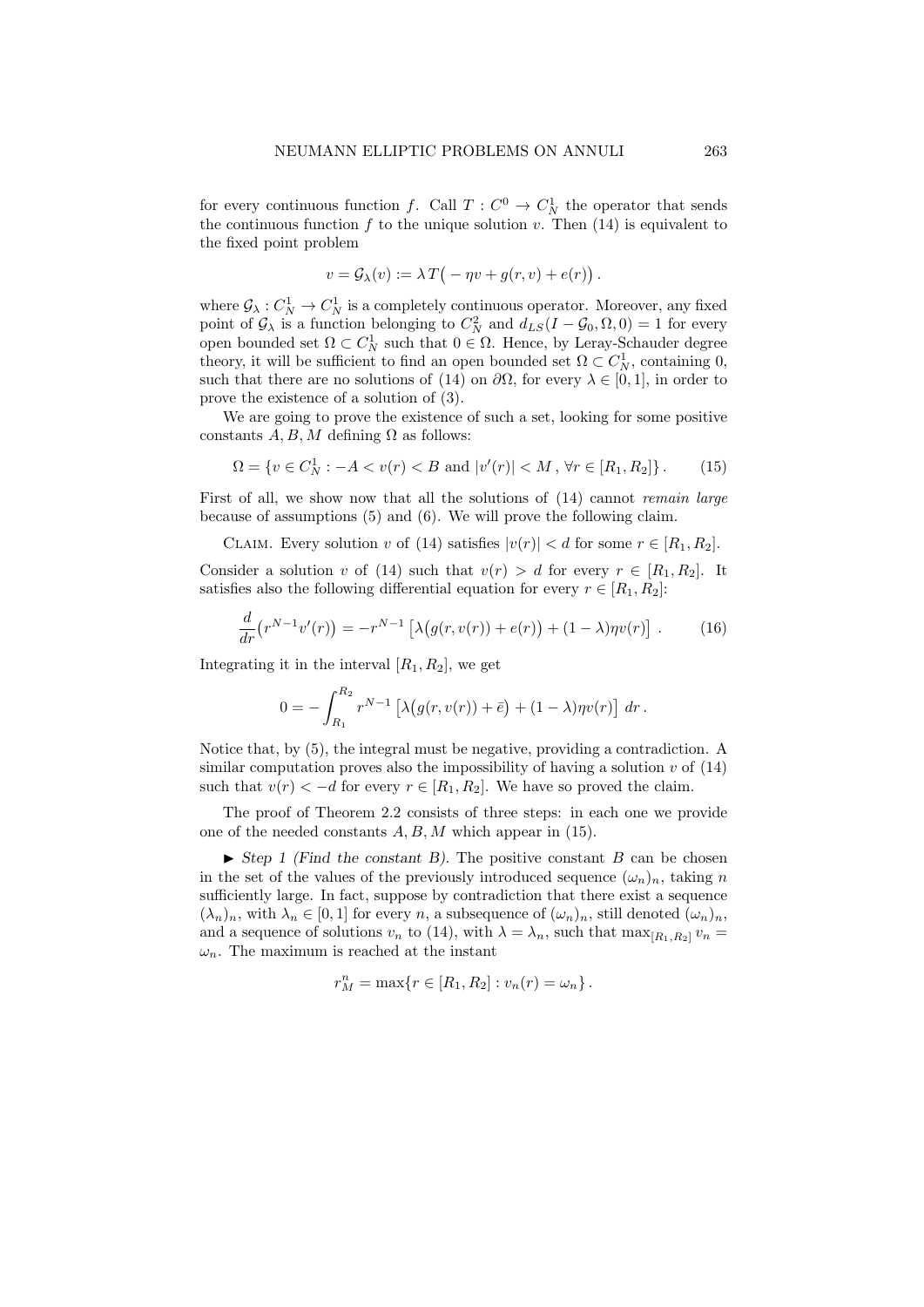The Claim permits us to define also

$$
r_d^n = \max\{r \in [R_1, R_2] : v_n(r) = d\}.
$$

We consider two different situations, up to subsequences.

 $\Diamond$  Case 1:  $r_M^n < r_d^n$ . In this situation, the solution reaches its maximum at  $r_M^n$  and then *becomes* small reaching the value d at

$$
\tilde{r}_n = \min\{r \in [r_M^n, R_2] : v_n(r) = d\}.
$$

For every  $r \in [r_M^n, \tilde{r}_n]$  such that  $v'_n(r) < 0$ , it is possible to find a value  $s(r) \in [r_M^n, r)$  such that  $v'_n(s(r)) = 0$  and  $v'_n(r) < 0$  for every  $s \in (s(r), r]$ . Consider the differential equation in (14) with  $v = v_n$  and  $\lambda = \lambda_n$ . Using (5) and  $(7)$ , we have

$$
-v_n''(s) \le \phi(v_n(s)) + ||e||_{\infty} \quad \text{for every } s \in [s(r), r],
$$

and multiplying by  $v'_n(s) \leq 0$  and integrating in the interval  $[s(r), r]$ , we obtain

$$
-\frac{1}{2}v'_n(r)^2 \ge \Phi(v_n(r)) - \Phi(v_n(s(r))) + ||e||_{\infty} (v_n(r) - v_n(s(r))).
$$

Using the monotonicity of  $\Phi$  in the interval  $[d, +\infty)$ , we get

$$
1 \ge \frac{1}{\sqrt{2}} \frac{-v'_n(r)}{\sqrt{\Phi(\omega_n) - \Phi(v_n(r)) + ||e||_{\infty}(\omega_n - v_n(r))}},
$$

for every  $r \in [r_M^n, \tilde{r}_n]$  such that  $v'_n(r) < 0$ . The previous inequality holds also when  $v'_n > 0$ , so we can obtain the following contradiction using (12):

$$
\tilde{r}_n - r_M^n \ge \frac{1}{\sqrt{2}} \int_{r_M^n}^{\tilde{r}_n} \frac{-v_n'(r)}{\sqrt{\Phi(\omega_n) - \Phi(v_n(r)) + ||e||_{\infty}(\omega_n - v_n(r))}} dr
$$
  
=  $T(\omega_n) > R_2 - R_1$ .

 $\Diamond$  Case 2:  $r_M^n > r_d^n$ .

We want to show that, in this situation, the solutions  $v_n$  must reach a negative minimum  $m_n = \min_{[R_1,R_2]} v_n$  which is large in absolute value, in particular we will prove that

$$
\lim_{n} m_n = -\infty. \tag{17}
$$

We consider the last point of minimum

$$
r_m^n = \max\{r \in [R_1, R_2] : v_n(r) = m_n\} < r_M^n.
$$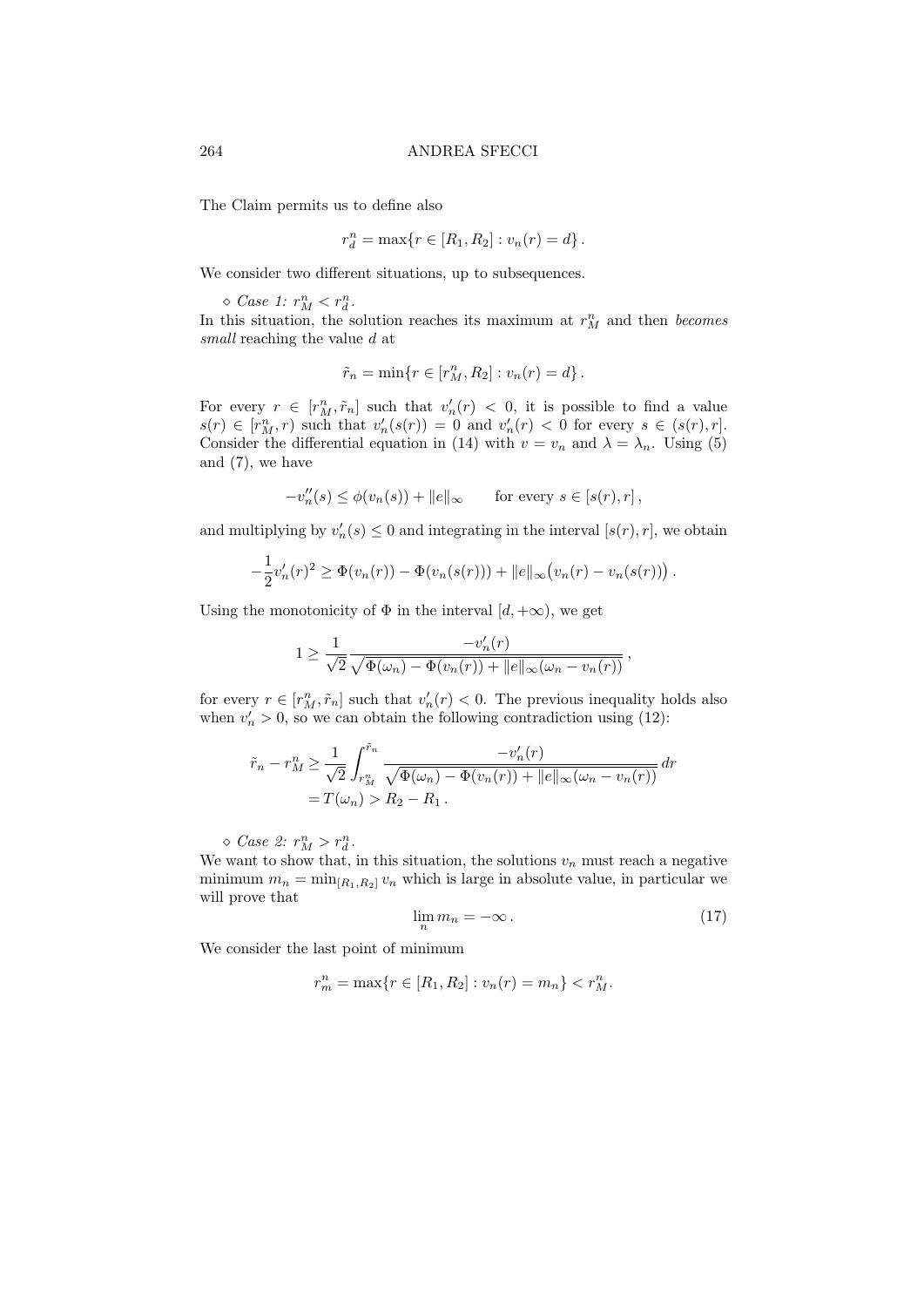Arguing by contradiction, we suppose that there exists a constant  $C > 0$  such that, up to a subsequence,  $v_n(r) \geq -C$  for every  $r \in [R_1, R_2]$  and every  $n \in \mathbb{N}$ . Defining

$$
\tilde{g}_n(r) = -r^{N-1} \left[ \lambda_n \big( g(r, v_n(r)) + \bar{e} \big) + (1 - \lambda_n) \eta v_n(r) \right],\tag{18}
$$

we verify, using (16), that

$$
\int_{R_1}^{R_2} \tilde{g}_n(r) dr = 0.
$$

Hence, being  $\tilde{g}_n$  negative when  $v_n > d$ ,

$$
\int_{R_1}^{R_2} |\tilde{g}_n(r)| dr = \int_{v_n > d} -\tilde{g}_n(r) dr + \int_{-C \le v_n \le d} |\tilde{g}_n(r)| dr
$$
  

$$
\le 2 \int_{-C \le v_n \le d} |\tilde{g}_n(r)| dr,
$$

which is bounded. Form (16) and the previous computation, we obtain

$$
\left\| \frac{d}{dr} (r^{N-1} v_n') \right\|_{L^1} \le D \,, \tag{19}
$$

for a suitable constant D, independent of n. Thus, for every  $r \in (r_m^n, R_2]$ ,

$$
r^{N-1}v_n'(r) = (r_m^n)^{N-1}v_n'(r_m^n) + \int_{r_m^n}^r (s^{N-1}v_n'(s))'ds \le D.
$$

Hence,  $v'_n(r) < D/R_1^{N-1}$  for every  $r > r_m^n$ , for every n. The following computation gives us a contradiction with the assumption  $\omega_n \to +\infty$  giving us the proof of the limit in (17):

$$
\omega_n = v_n(r_M^n) = v_n(r_m^n) + \int_{r_m^n}^{r_M^n} v_n'(s) ds \le d + \frac{D}{R_1^{N-1}}(R_2 - R_1).
$$

Being (17) valid, we can assume  $m_n < -d$  for every n. Consider

$$
\hat{r}_n = \min\{r \in (r_m^n, r_d^n) : v_n(r) = -d\}.
$$

Arguing as in Case 1, we can find, for every  $r \in [r_m^n, \hat{r}_n]$  such that  $v'_n(r) > 0$ , a value  $s(r) \in [r_m^n, r)$  such that  $v'_n(s(r)) = 0$  and  $v'_n(s) > 0$  for every  $s \in (s(r), r]$ . Considering the differential equation in (14) with  $v = v_n$  and  $\lambda = \lambda_n$ , we can write, using  $(6)$  and  $(7)$ ,

$$
-v_n''(s) \ge \phi(v_n(s)) - ||e||_{\infty} \quad \text{for every } s \in [s(r), r].
$$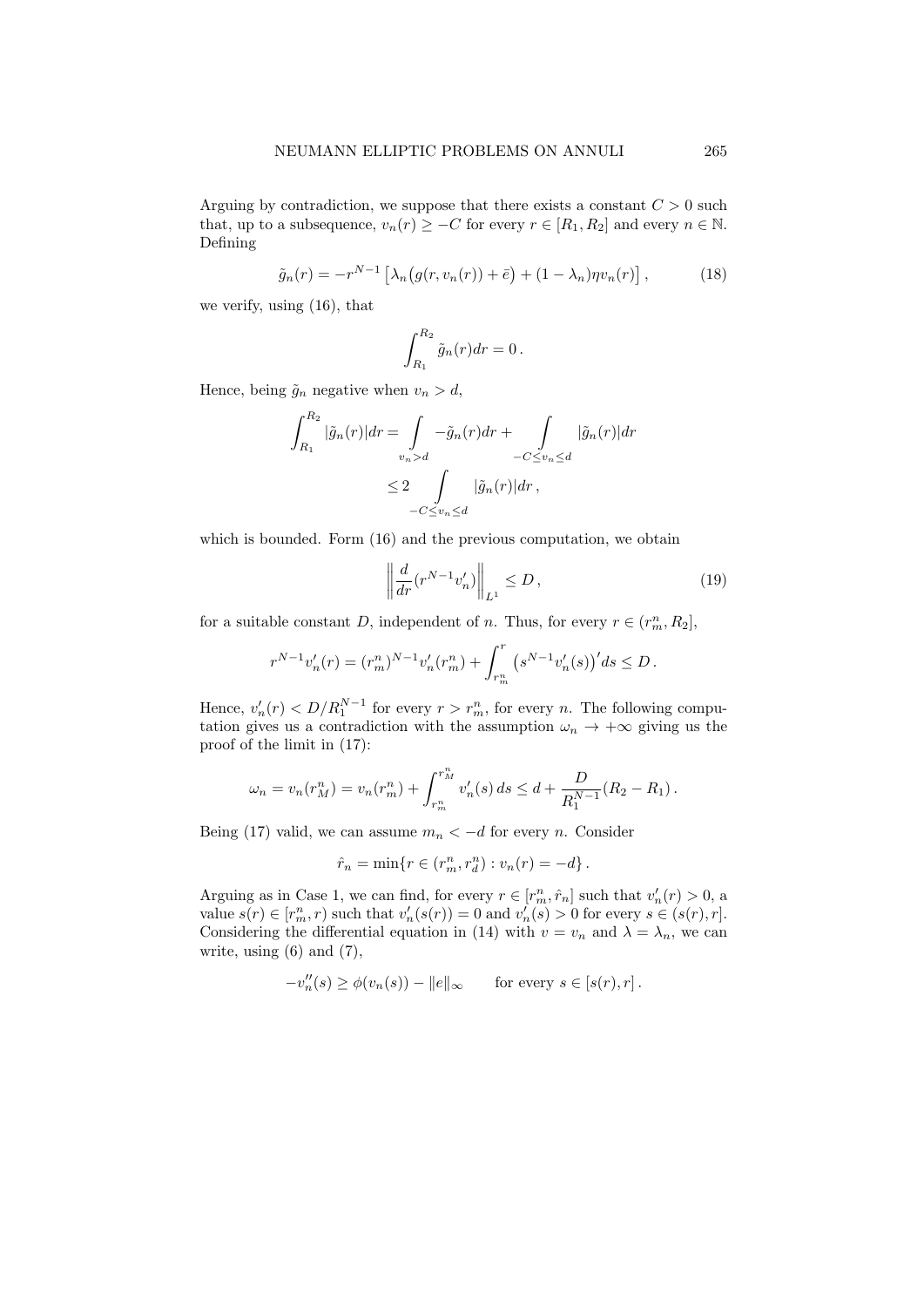Multiplying it by  $v'_n(s) \geq 0$  and integrating in the interval  $[s(r), r]$ , using the monotonicity of  $\Phi$  in  $(-\infty, -d]$ , we obtain, arguing as above,

$$
1 \ge \frac{1}{\sqrt{2}} \frac{v'_n(r)}{\sqrt{\Phi(m_n) - \Phi(v_n(r)) - ||e||_{\infty}(m_n - v_n(r))}}.
$$

for every  $r \in [r_m^n, \hat{r}_n]$ , thus giving us the following contradiction when n is large enough, using (13):

$$
\hat{r}_n - r_m^n \ge \frac{1}{\sqrt{2}} \int_{r_m^n}^{\hat{r}_n} \frac{v_n'(r)}{\sqrt{\Phi(m_n) - \Phi(v_n(r)) - ||e||_{\infty}(m_n - v_n(r))}} dr
$$
  
=  $T(m_n) > R_2 - R_1$ .

We have just proved that there cannot exist solutions to  $(14)$  such that  $\max_{[R_1,R_2]} v_n = \omega_n$  if n is large enough. So, we can choose B among such values.

 $\triangleright$  Step 2 (Find the constant A). When B is fixed, it is possible to prove that there cannot exist solutions to (14), for a certain  $\lambda$ , having  $\max_{[R_1,R_2]} v < B$ with a large (in absolute value) negative minimum.

Suppose by contradiction that, for every  $m \in \mathbb{N}$ , there exists a solution  $v_m$ to (14), for a certain  $\lambda$ , with  $\max_{[R_1,R_2]} v_m < B$ , such that  $\min_{[R_1,R_2]} v_m < -m$ . By the Claim, if  $-m < -d$  then  $\max_{[R_1,R_2]} v_m > -d$ .

Arguing as above, we can define the function  $\tilde{g}_m$  as in (18) and, being  $\tilde{g}_m$ positive when  $v_m < -d$ , with a similar procedure, we can find a constant D' (independent of m) such that  $v'_m < D'/R_1^{N-1}$  so to obtain

$$
-d < \max_{[R_1, R_2]} v_m \le \min_{[R_1, R_2]} v_m + \frac{D'}{R_1^{N-1}} (R_2 - R_1)
$$
  

$$
< -m + \frac{D'}{R_1^{N-1}} (R_2 - R_1),
$$

which gives us a contradiction when  $m$  is large enough. Hence, we can find a positive constant A, such that every solution v to (14) satisfying  $\max_{[R_1,R_2]} v$  < B must also satisfy  $\min_{[R_1,R_2]} v > -A$ .

 $\blacktriangleright$  Step 3 (Find the constant M). Consider a solution v of (14) with  $-A <$  $v < B$ , then by (16) it is easy to see that

$$
r^{N-1}|v'(r)| \leq \int_{R_1}^{R_2} \left| \frac{d}{ds}(s^{N-1}v'(s)) \right| ds \leq K r^N,
$$

for a suitable positive constant K. So, we get  $|v'| \leq KR_2$  and setting, for example,  $M = KR_2 + 1$  also the third step of the proof is completed.

We have just found the three constants  $A, B, M$  describing a set  $\Omega$  suitable to apply the Leray-Schauder degree theory, completing the proof of Theorem 2.2.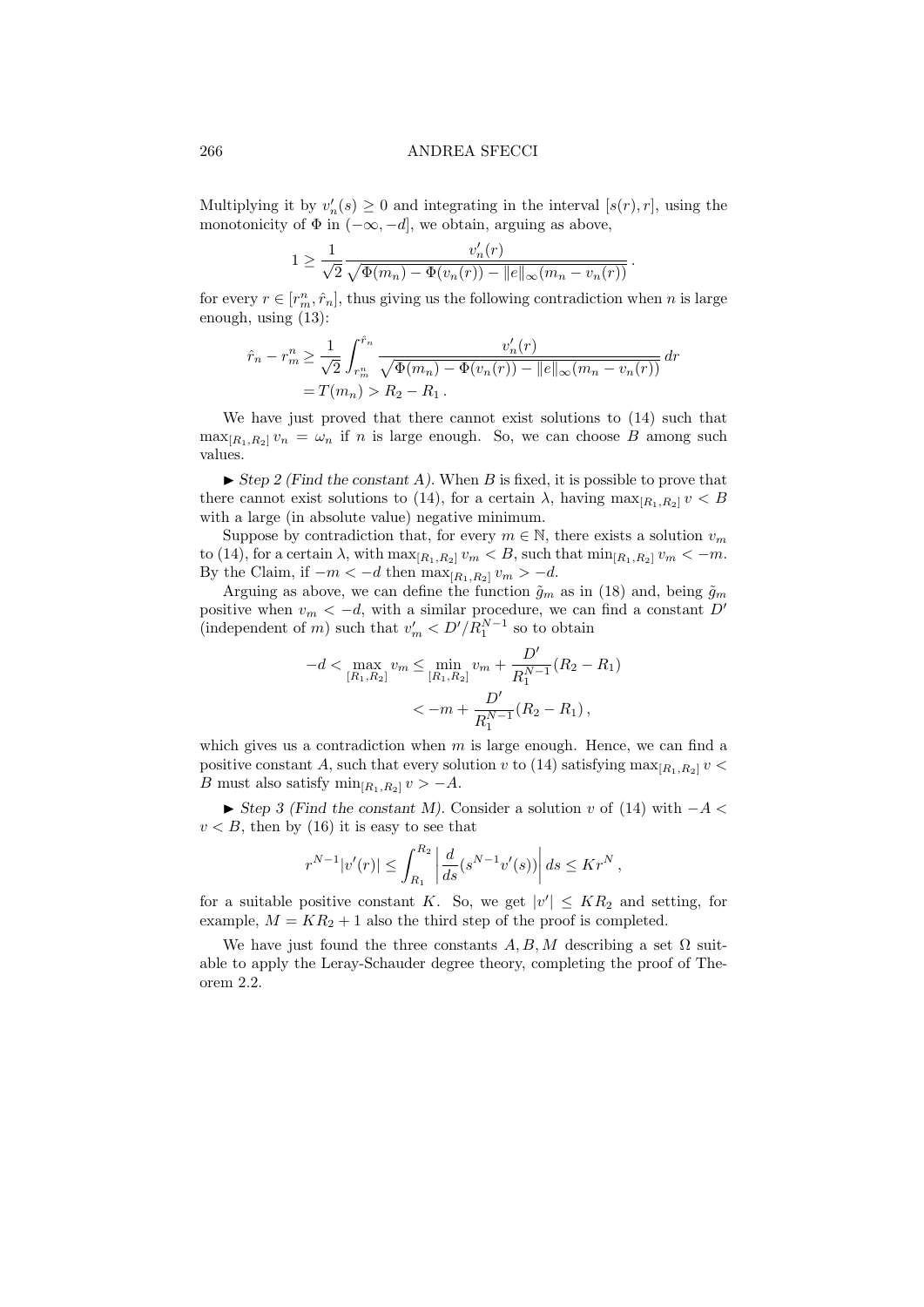## 3.2. Proof of Theorem 2.6

The proof is rather similar to the one of Theorem 2.2. Proposition 3.1 remains valid also under the assumptions of Theorem 2.6.

It is not restrictive to assume  $d > \max\{-\beta, \alpha\}$ . Let us consider first the case  $\beta < 0 < \alpha$ . As above, we can find a sequence of values  $(\omega_n)_n$  and a constant  $\bar{\omega}$  satisfying (12) and (13). We can introduce problem (14) and the operator  $\mathcal{G}_{\lambda}$ , but we are now going to look for a different kind of set  $\Omega$ . In particular it will be of the form

$$
\Omega = \{ v \in C_N^1 : -A < v(r) < B \, , \, |v'(r)| < M \text{ for every } r \in [R_1, R_2] \text{ and } \exists r_0 \in [R_1, R_2] : \beta < v(r_0) < \alpha \} \, .
$$

The impossibility of having solutions v to (14) satisfying  $\max_{[R_1,R_2]} v = \beta$  or  $\min_{[R_1,R_2]} v = \alpha$  is given by assumption (11). The proof of this theorem follows the main procedure of the one of Theorem 2.2 and consists of three steps, too.

 $\triangleright$  Step 1 (Find the constant B). It is possible to find the constant B in the set of the values of the sequence  $(\omega_n)_n$ . If n is chosen large enough, one can prove that any solution v to (14), with  $\beta < v(r_0) < \alpha$  for a certain  $r_0 \in [R_1, R_2]$ , must satisfy  $\max_{[R_1,R_2]} v \neq \omega_n$ .

 $\triangleright$  Step 2 (Find the constant A). It is possible to find the constant A choosing it sufficiently large in order to obtain that any solution v to (14), with  $\beta$  <  $v(r_0) < \alpha$  for a certain  $r_0 \in [R_1, R_2]$  and satisfying  $\max_{[R_1, R_2]} v < B$ , must also satisfy  $\min_{[R_1,R_2]} v > -A$ .

 $\blacktriangleright$  Step 3 (Find the constant M). It is possible to find a constant M, sufficiently large, in order to guarantee that any solution  $v$  to (14), with  $-A < v(r) < B$  for every  $r \in [R_1, R_2]$ , must satisfy  $\max_{[R_1, R_2]} |v'| < M$ .

We emphasize that, in order to adapt the proof of Theorem 2.2 to the assumptions of Theorem 2.6, we have to rewrite the part involving the estimate in (19). In this part, in fact, we have used the property  $sgn(v)(q(r, v) + \bar{e}) > 0$ which does not hold necessarily under the assumptions of Theorem 2.6. So, we are going to rewrite this part.

We can assume  $\chi > \bar{e}$  and rename the function  $\tilde{g}_n$ , appearing in (18), as

$$
\tilde{g}_n(r) = -r^{N-1} \left[ \lambda_n \big( g(r, v_n(r)) + \chi \big) + (1 - \lambda_n) \eta v_n(r) \right],
$$

so that

$$
\frac{d}{dr}(r^{N-1}v'_{n}(r))' = \tilde{g}_{n}(r) + \lambda_{n}r^{N-1}(\chi - e(r)).
$$

Integrating the equation in the interval  $[R_1, R_2]$ , we obtain

$$
\int_{R_1}^{R_2} \tilde{g}_n(s) ds \ge -\frac{\chi - \bar{e}}{N} (R_2^N - R_1^N).
$$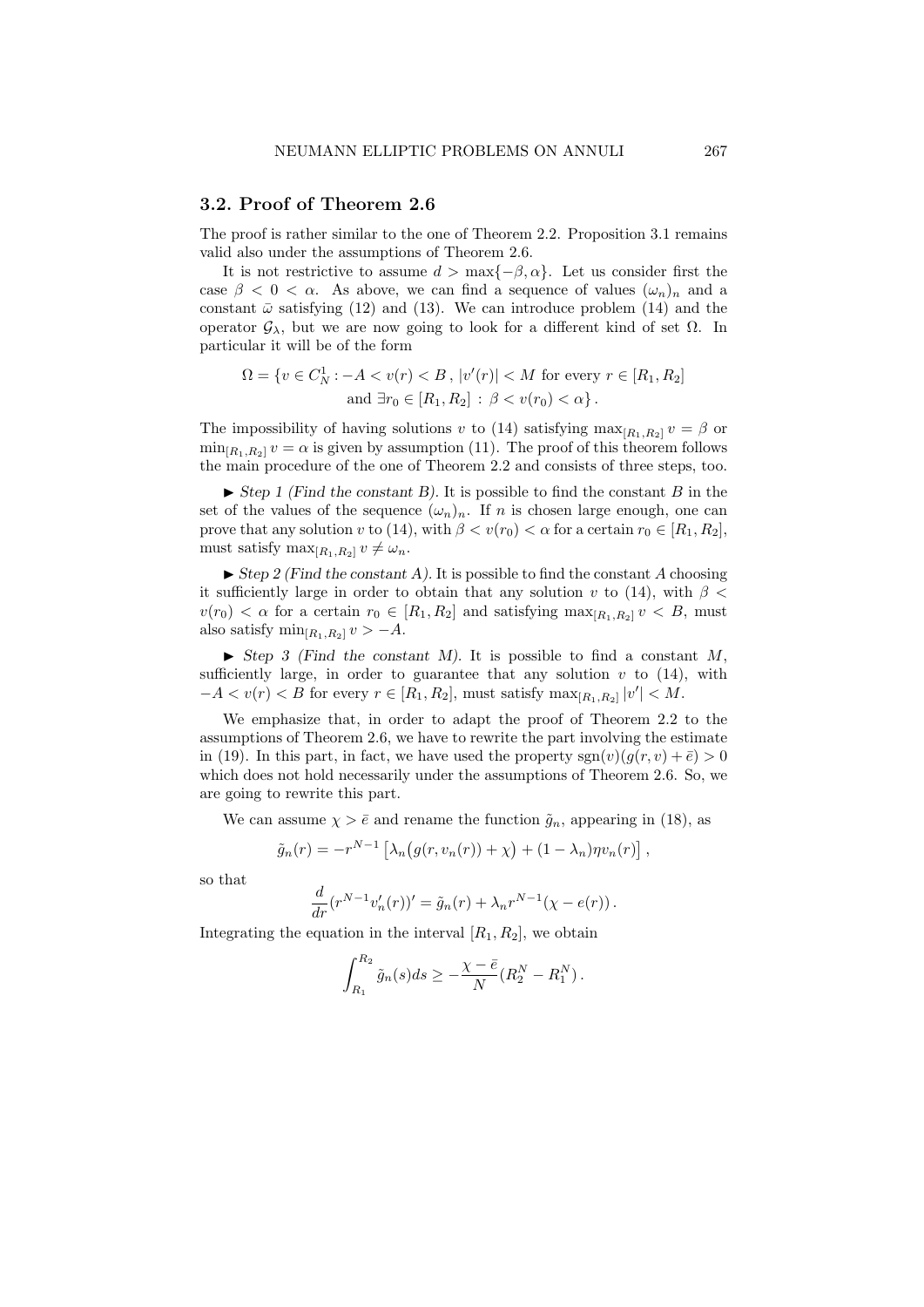Let us define  $H = (\chi - \bar{e})(R_2^N - R_1^N)/N$ . Being  $\tilde{g}_n < 0$  when  $v_n > d$ , we have

$$
\int_{R_1}^{R_2} |\tilde{g}_n(s)| ds = \int_{v_n > d} -\tilde{g}_n(s) ds + \int_{-C \le v_n \le d} |\tilde{g}_n(s)| ds
$$
  

$$
\le H + \int_{-C \le v_n \le d} \tilde{g}_n(s) ds + \int_{-C \le v_n \le d} |\tilde{g}_n(s)| ds
$$
  

$$
\le H + 2 \int_{-C \le v_n \le d} |\tilde{g}_n(s)| ds,
$$

which is bounded, independently of  $n$ . Then,

$$
\int_{R_1}^{R_2} \left| \frac{d}{ds} (s^{N-1} v_n'(s)) \right| ds \le \int_{R_1}^{R_2} |\tilde{g}_n(s)| ds + \frac{\chi}{N} (R_2^N - R_1^N) + \int_{R_1}^{R_2} s^{N-1} |e(s)| ds \le D',
$$

for a suitable constant  $D'$ , independent of n. We thus obtain

$$
\left\| \frac{d}{dr} (r^{N-1} v'_n) \right\|_{L^1} \le D',
$$

for every *n*. Then the proof works as the one of Theorem 2.2.

The proof of Theorem 2.6, is now completed only in the case  $\beta < 0 < \alpha$ . Suppose now that this condition is not fulfilled. Choosing  $\xi \in (\beta, \alpha)$  and defining  $h(r, v) = g(r, v+\xi)$ , we can verify that the assumptions of Theorem 2.6 are also satisfied for  $\beta_1 = \beta - \xi < 0 < \alpha - \xi = \alpha_1$  and  $\phi_1 = \phi(\cdot + \xi)$ , even slightly modifying the other values. Thus, we can find a solution  $z$  of

$$
\begin{cases}\n-\Delta z = h(|x|, z) + e(|x|) & \text{in } \mathcal{A}^N(R_1, R_2) \\
\frac{\partial z}{\partial \nu} = 0 & \text{on } \partial \mathcal{A}^N(R_1, R_2),\n\end{cases}
$$

so that the function  $u = z + \xi$  is a solution to (2), thus completing the proof.

# 3.3. Proof of Theorems 2.7 and 2.8

It is easy to prove that the requirement  $g(\mathbb{R}) = \mathbb{R}$  is a necessary condition. So, we will prove only that it is also sufficient. By hypothesis, for every continuous function e, it is possible to find  $\alpha, \beta \in \mathbb{R}$  such that  $g(\alpha) \ge ||e||_{\infty}$  and  $g(\beta) \le$  $-\Vert e\Vert_{\infty}$ , thus having the property of being respectively a lower and an upper constant solution to (2). The case  $\alpha \leq \beta$  follows from classical results (see,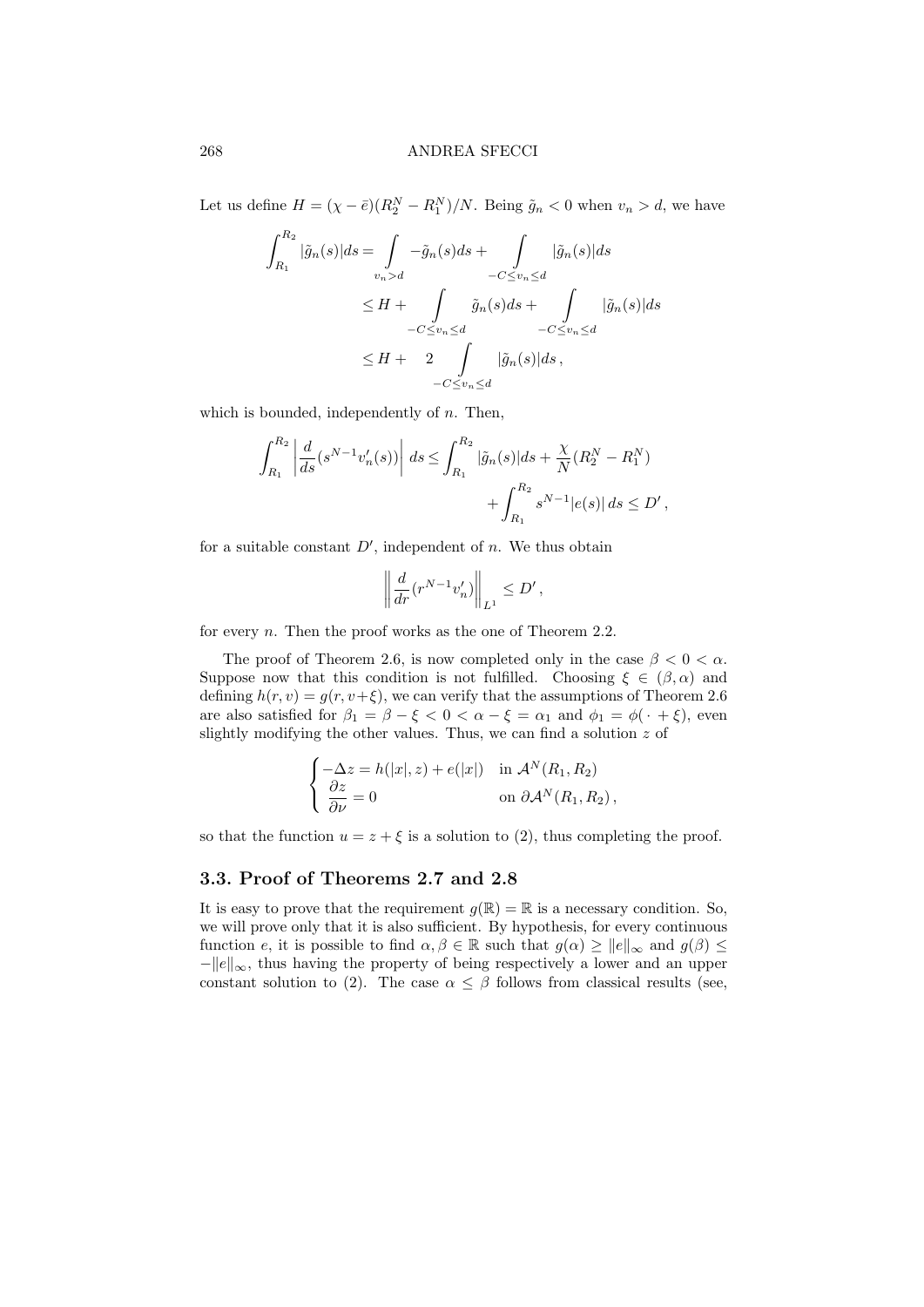e.g., [4]), so let us assume  $\beta < \alpha$ . Suppose that  $\liminf_{u \to +\infty} g(u) = -\infty$ , then it is possible to find a constant upper solution  $\beta_2 > \alpha$ , thus concluding. Similarly, if  $\limsup_{u\to-\infty} g(u) = +\infty$ , we can find  $\alpha_2 < \beta$  being a constant lower solution. The interesting case is the remaining one: there exists a positive constant  $\chi > 0$  such that  $g(v)$  sgn $(v) \geq -\chi$ . Defining  $\phi$  as in (10), the assumption of Theorem 2.6 are fulfilled using the estimates in Proposition 2.1. Applying Theorem 2.6 we complete the proof.

## Acknowledgements

I thank Pierpaolo Omari for the useful discussions.

#### **REFERENCES**

- [1] M. Alif and P. Omari, On a p-Laplace Neumann problem with asymptotically asymmetric perturbations, Nonlinear Anal. 51 (2002), 369–389.
- [2] M. ARIAS AND J. CAMPOS, Radial Fučik spectrum of the Laplace operator, J. Math. Anal. Appl. 190 (1995), 654–666.
- [3] C. Bereanu, P. Jebelean and J. Mawhin, Radial solutions for Neumann problems involving mean curvature operators in Euclidean and Minkowski spaces, Math. Nachr. 3 (2010), 379–391.
- [4] C. DE COSTER AND P. HABETS, Two-point boundary value problems. Lower and upper solutions, Elsevier, Amsterdam, 2006.
- [5] C. De Coster and M. Henrard, Existence and localization of solution for elliptic problem in presence of lower and upper solutions without any order, J. Differential Equations 145 (1998), 420–452.
- [6] T. Ding, R. Iannacci and F. Zanolin, Existence and multiplicity results for periodic solutions of semilinear Duffing equations, J. Differential Equations 105 (1993), 364–409.
- [7] L. FERNANDES, P. OMARI AND F. ZANOLIN, On the solvability of a semilinear two-point BVP around the first eigenvalue, Differential Integral Equations 2 (1989), 63–79.
- [8] L. Fernandes and F. Zanolin, Periodic solutions of a second order differential equation with one-sided growth restriction on the restoring term. Arch. Math. 51 (1988), 151–163.
- [9] A. Fonda, J.P. Gossez and F. Zanolin, On a nonresonance condition for a semilinear elliptic problem. Differential Integral Equations 4 (1991), 945–951.
- [10] A. FONDA AND R. TOADER, Lower and upper solutions to semilinear boundary value problems: an abstract approach, Top. Meth. Nonlin. Anal. 38 (2011), 59– 93.
- [11] A. Fonda and F. Zanolin, On the use of time-maps for the solvability of nonlinear boundary value problems. Arch. Math. 59 (1992), 245–259.
- [12] J.P. GOSSEZ AND P. OMARI, A necessary and sufficient condition of nonresonance for a semilinear Neumann problem, Proc. Amer. Math. Soc. 114 (1992), 433–442.